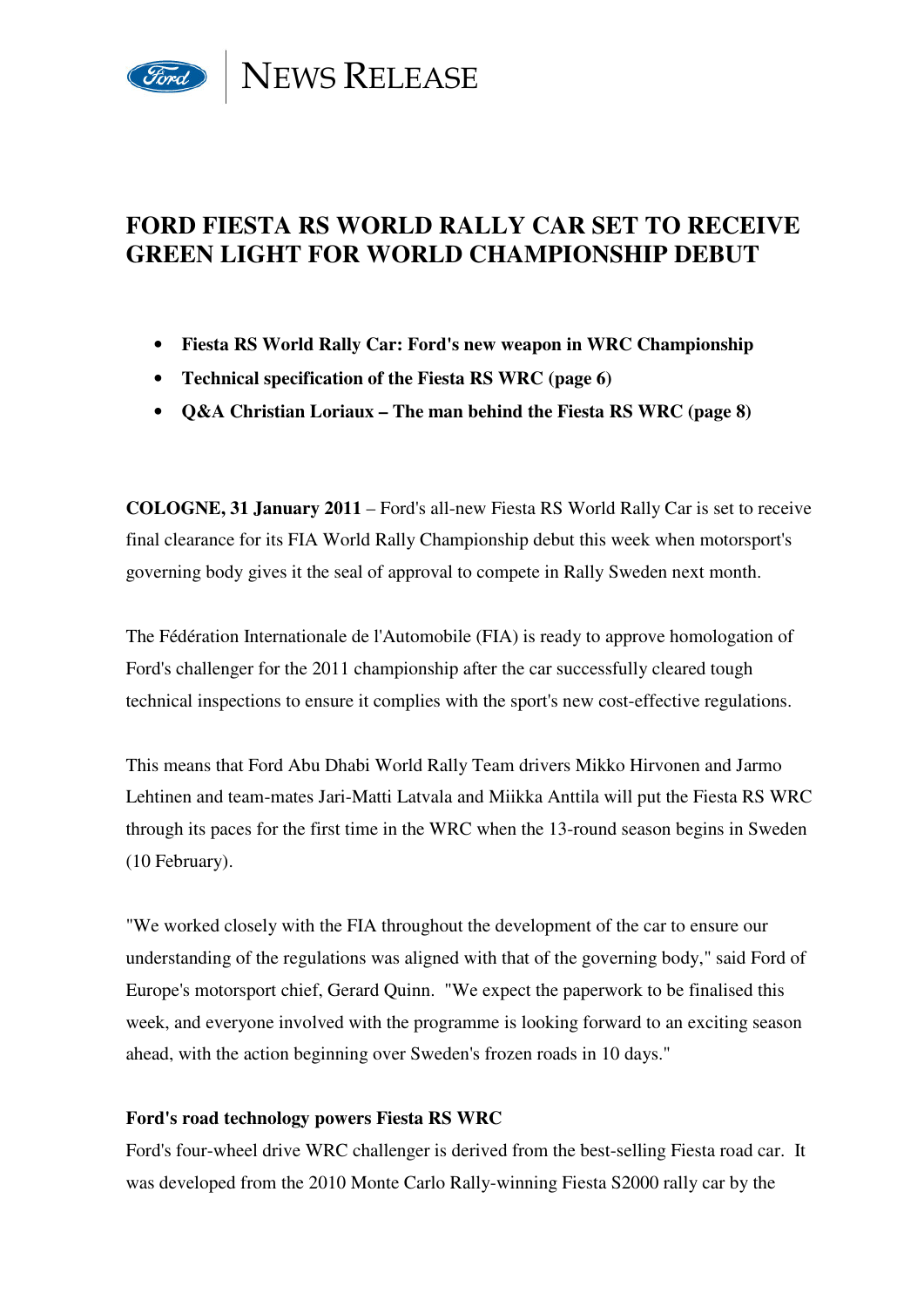Blue Oval's long-term British-based partner M-Sport, with support from Ford of Europe. It forms part of a new era in the World Rally Championship, for which a revised costeffective formula is introduced this season.

The WRC is acknowledged as the toughest form of motorsport for production-based cars, which battle for world titles in such diverse and demanding conditions as the barren, frozen countryside of Sweden and sweltering temperatures and boulder-strewn roads of Greece.

M-Sport, together with Ford's engineering team, undertook a varied and structured development programme with the Fiesta RS WRC in readiness for the 2011 season. Work will continue, with the car shortly due to be taken to the Environmental Testing Laboratory at Ford's Dunton Technical Centre in the UK to evaluate and optimise engine performance.

Ford Abu Dhabi technical director Christian Loriaux said the team had not compromised on anything. "We obtained plenty of data from the standard Fiesta road car, and the S2000 which competed in the S-WRC and other championships last year. We re-evaluated every area and if we thought certain areas could be improved, we went ahead and did so," he said.

"Apart from the roll cage and chassis there aren't too many parts that the Fiesta RS WRC shares with the S2000. Plenty of parts may look similar, but they have been modified to be lighter, stiffer or whatever we felt would bring an improvement," added Loriaux.

Ford of Europe's design team played a key role in the look of the Fiesta RS WRC. Its input ensured that the car visually reflects the successful 'kinetic design' styling cues synonymous with Ford's line-up on the road.

"Together with Ford of Europe's design team, we carried out a full restyling of the car to incorporate as many aspects as we could of Ford's kinetic design styling cues that are an integral part of the company's road vehicles. There are some necessary modifications for aerodynamic reasons, but both Ford and M-Sport are delighted with the car's appearance," said Loriaux.

### **1.6-litre Ford EcoBoost technology**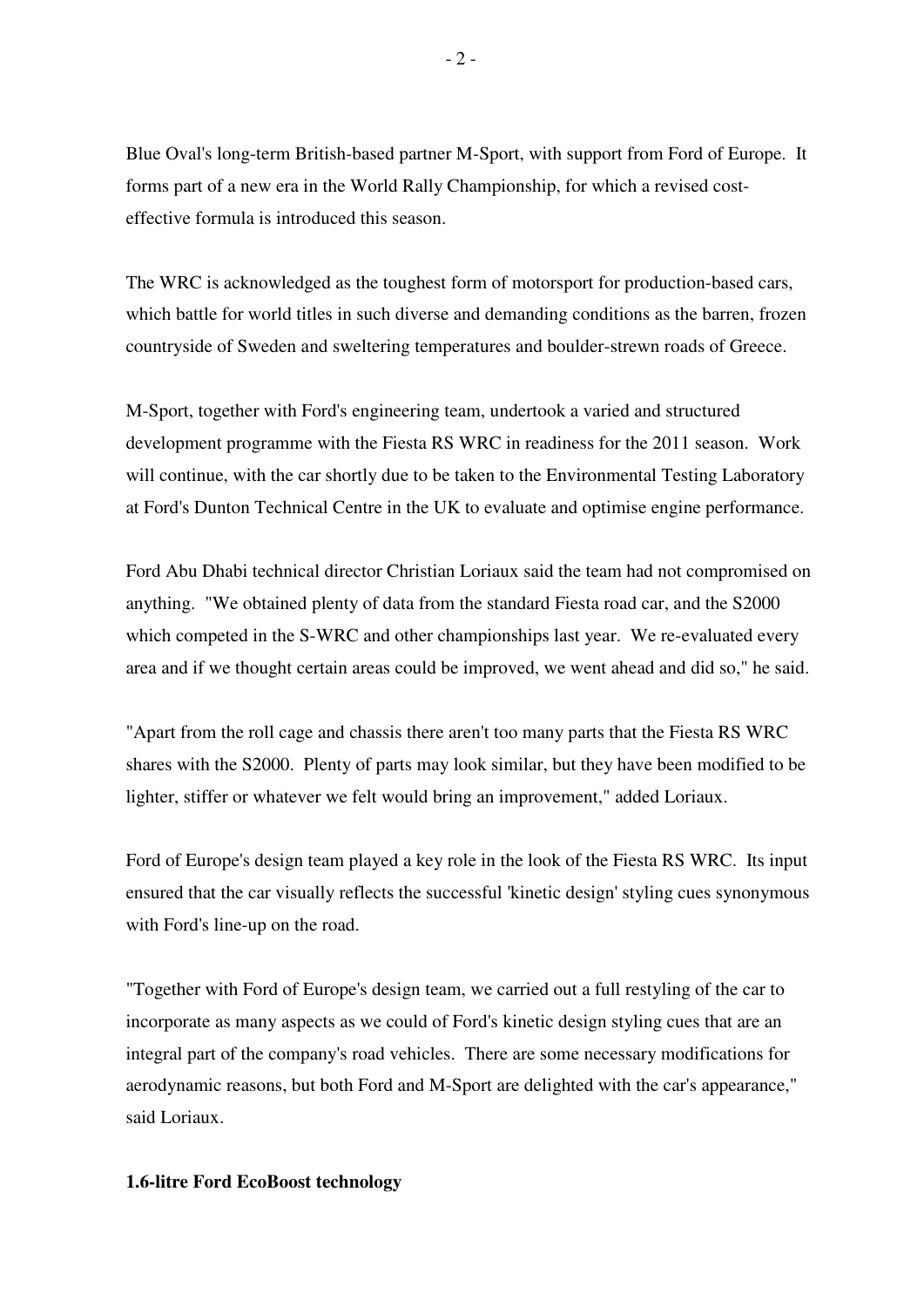The 1.6-litre turbocharged direct injection engine that powers the rally car draws on the knowledge of Ford's advanced EcoBoost technology, used in its latest production cars.

Quinn said: "Ford's EcoBoost road engine represents a new generation of downsized, highefficiency, petrol engines. Developed by Ford engineers in Europe, the four-cylinder EcoBoost production unit combines high-pressure direct injection, advanced turbocharging and twin variable valve timing to maximise combustion efficiency. Different displacements are already available in Ford road vehicles around the globe.

"The knowledge accumulated during the design of the EcoBoost road engine proved invaluable during development of the rally car unit. Technology transfer usually switches from rally cars to road vehicles, but in this situation we're delighted it has taken the opposite route," he added.

Engine tuner Pipo Moteurs took responsibility for the development of the Fiesta RS WRC's power plant. The French company, which has developed a strong relationship with M-Sport and Ford in motorsport in recent years, worked closely with engineers from both companies throughout the process of developing the competition unit.

Ford provided key support in this task via its global engineering facilities, including its Powertrain Research and Innovation Centre in the United States, its Engine Research Centre at Dunton in the UK and its Research & Advanced Engineering Centre in Aachen, Germany, to evaluate performance.

The most challenging task was to implement direct injection technology, which is relatively new in motorsport, and Loriaux admitted the engine development was a huge task. "It was a massive undertaking. Direct injection was a complex beast and it was the first time many of us in the team had the opportunity to work with forced injection in a competition engine. The engine was the biggest challenge of the whole project," he said.

## **Under the skin of the Fiesta RS WRC**

The Fiesta RS WRC's 1.6-litre EcoBoost power unit has turbocharging from a Garrett system, which is fitted with a 33mm inlet restrictor, as required by FIA regulations. The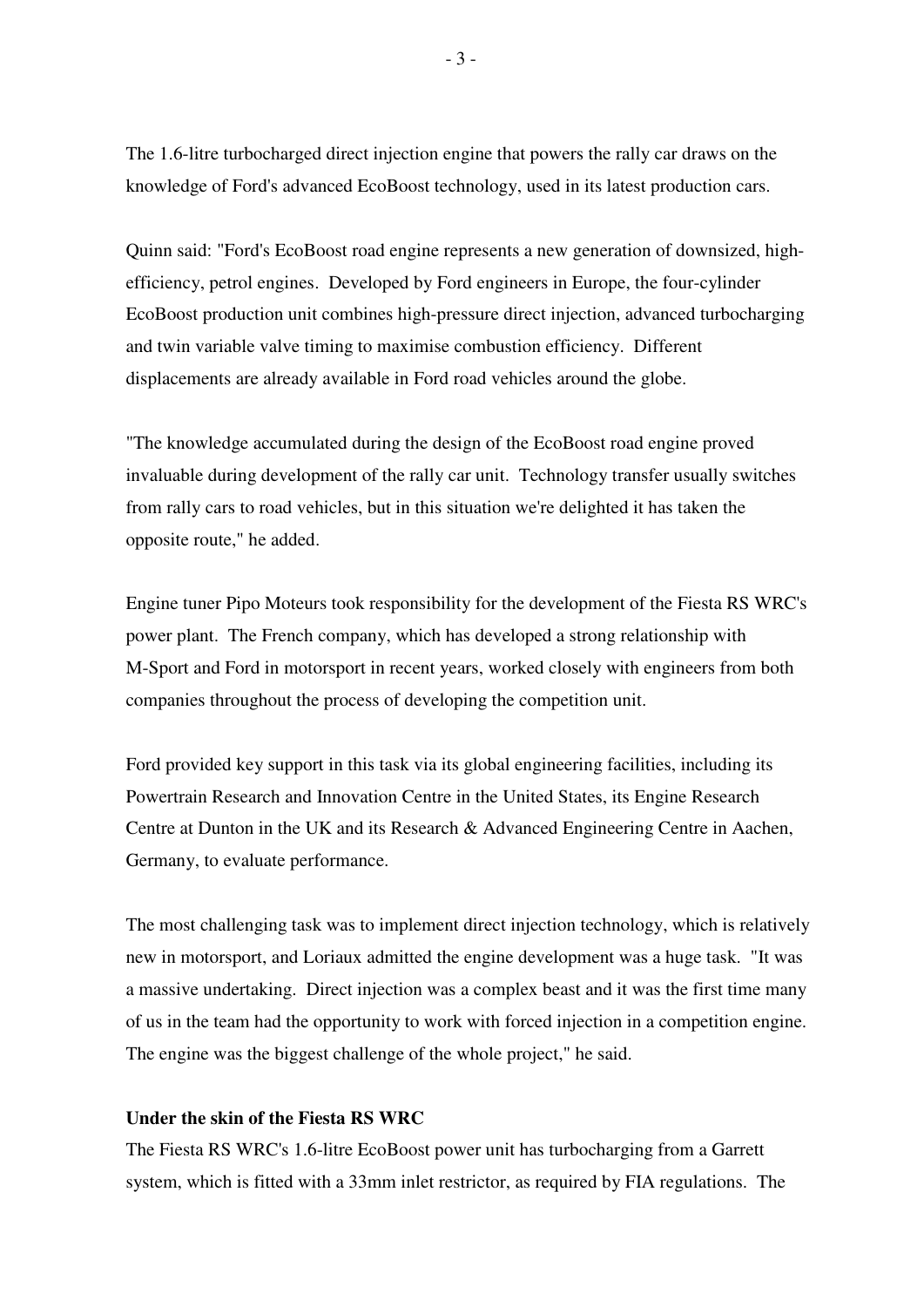unit is managed by Cosworth's electronic engine system. Cosworth also provides chassis data acquisition.

The four-wheel drive transmission contains mechanical front and rear differentials, with a clutch disconnect system fitted to the handbrake. The M-Sport / X-Trac-built six-speed sequential gearbox is operated by a mechanical shift, using a twin disc clutch built by M-Sport and AP Racing.

Both front and rear suspension comprises MacPherson struts with Reiger external reservoir dampers, which are adjustable in bump and rebound. It contains fully adjustable steel links and the uprights are made from machined aluminium.

Brembo ventilated brake discs with four-piston monoblock calipers provide the stopping power on both loose and sealed surface roads, with the braking system adjustable to provide either front or rear bias.

Michelin's 650mm tyres will be used on all surfaces, allied with 7in x 15in aluminium wheels for gravel and snow and 8in x 18in wheels for asphalt.

### **Fiesta RS WRC racks up testing kilometres**

The Fiesta RS WRC has covered more than 11,000 kilometres of testing on gravel, asphalt, snow and ice in preparation for its WRC debut – the equivalent of more than two full seasons of WRC competition.

The team began by installing a 2.0-litre engine from a 2010 Focus RS WRC into the Fiesta S2000 rally car in March last year.

Testing was stepped up significantly in August when a 1.6-litre prototype engine (without direct injection) was installed for the first time. Since then the car has been trialled on gravel roads in Britain, Portugal, France and Spain and on asphalt in Britain, France and Spain. Snow and ice tests have taken place in Sweden.

"We're encouraged by both the car's performance and its reliability over thousands of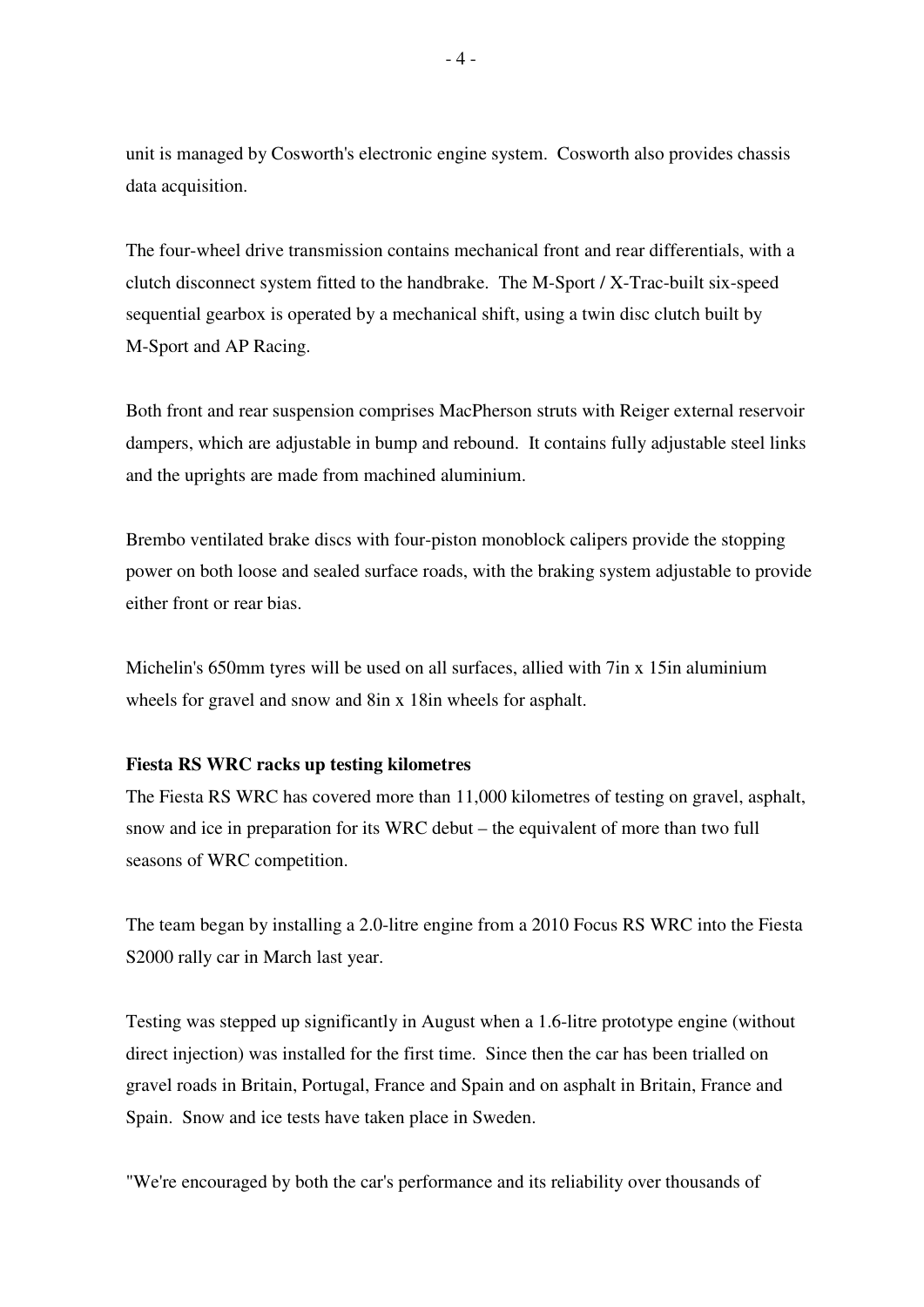kilometres of testing, and we're confident we can transfer that into competition. But the true test will come during the opening round in Sweden next week," said Ford Abu Dhabi team director Malcolm Wilson.

"It was a challenging test programme. Matching the car to the tyres of our new supplier, Michelin, was a demanding process. We've made excellent progress but I believe Mikko and Jari-Matti will learn more about the way the tyres behave as we encounter new conditions on different rallies," added Wilson.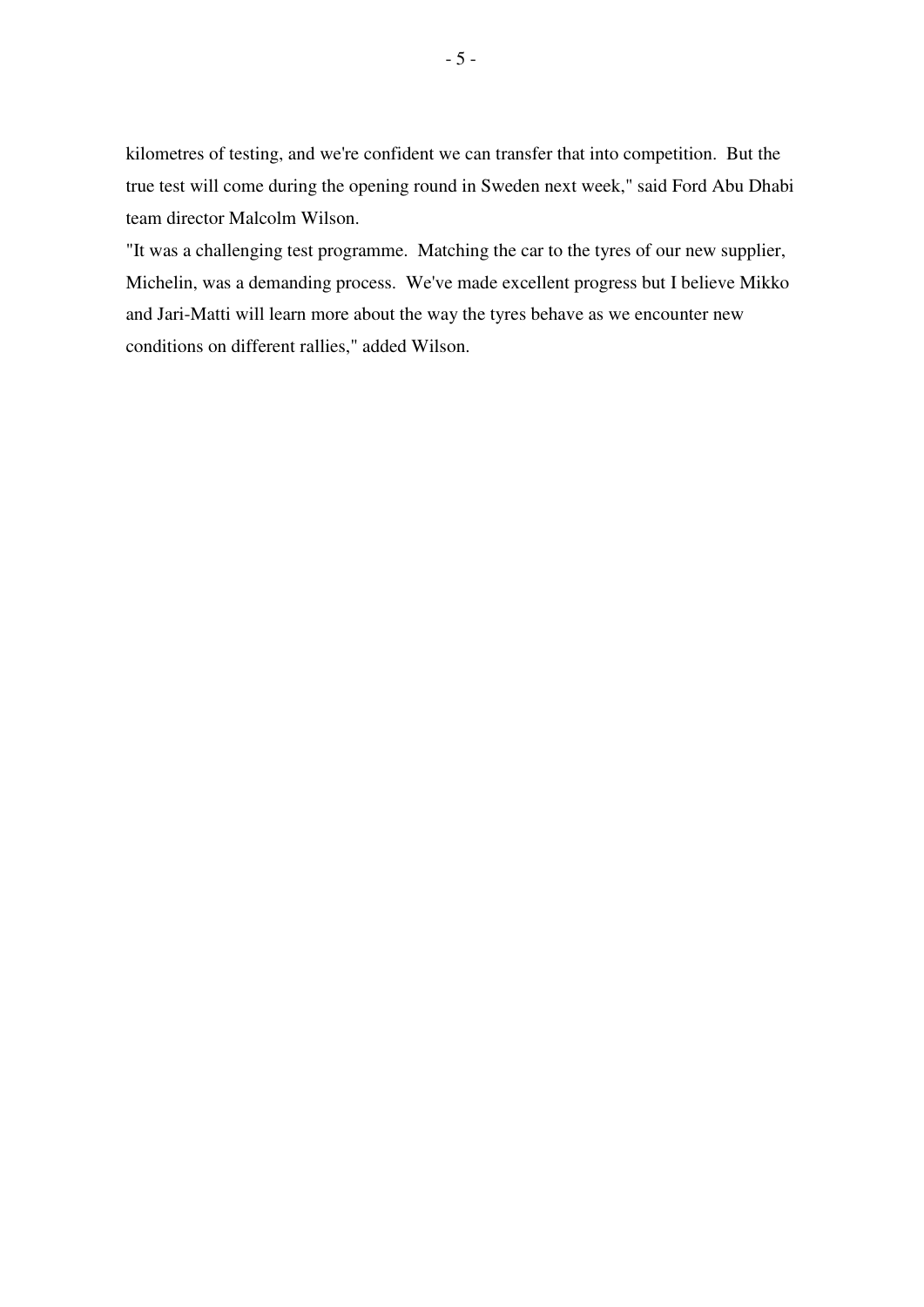# **FORD FIESTA RS WORLD RALLY CAR TECHNICAL SPECIFICATION**

**Engine:** Ford EcoBoost 1600cc direct injection engine developed by Ford, M-Sport and Pipo Moteurs. Four cylinders, 16 valves. Bore 83.0mm. Stroke 73.9mm. Cosworth electronic engine management system. Garrett turbocharger (with FIA required 33 mm inlet restrictor). Air intercooler. Catalytic converter.

- **Power:** 300 bhp at 6000 rpm
- **Torque:** 450 Nm at 4000 rpm
- **Transmission:** Permanent four-wheel drive. Mechanical front and rear differentials and a clutch disconnect fitted to handbrake. M-Sport / X-Trac sixspeed sequential gearbox with mechanical shift. M-Sport / AP Racing twin disc clutch.
- **Suspension:** Front and rear: MacPherson struts with Reiger external reservoir dampers, adjustable in bump and rebound. Fully adjustable fabricated steel links. Front and rear anti-roll bars. Machined aluminium uprights.
- **Brakes:** *Gravel (front and rear):* 300mm Brembo ventilated discs with Brembo four- piston monoblock calipers.

*Asphalt (front and rear):* 355mm (maximum) Brembo ventilated discs with Brembo four-piston monoblock calipers.

Hydraulic handbrake; Adjustable front / rear bias.

**Steering:** Power-assisted high-ratio (12:1) rack and pinion. One and a half turns lock to lock.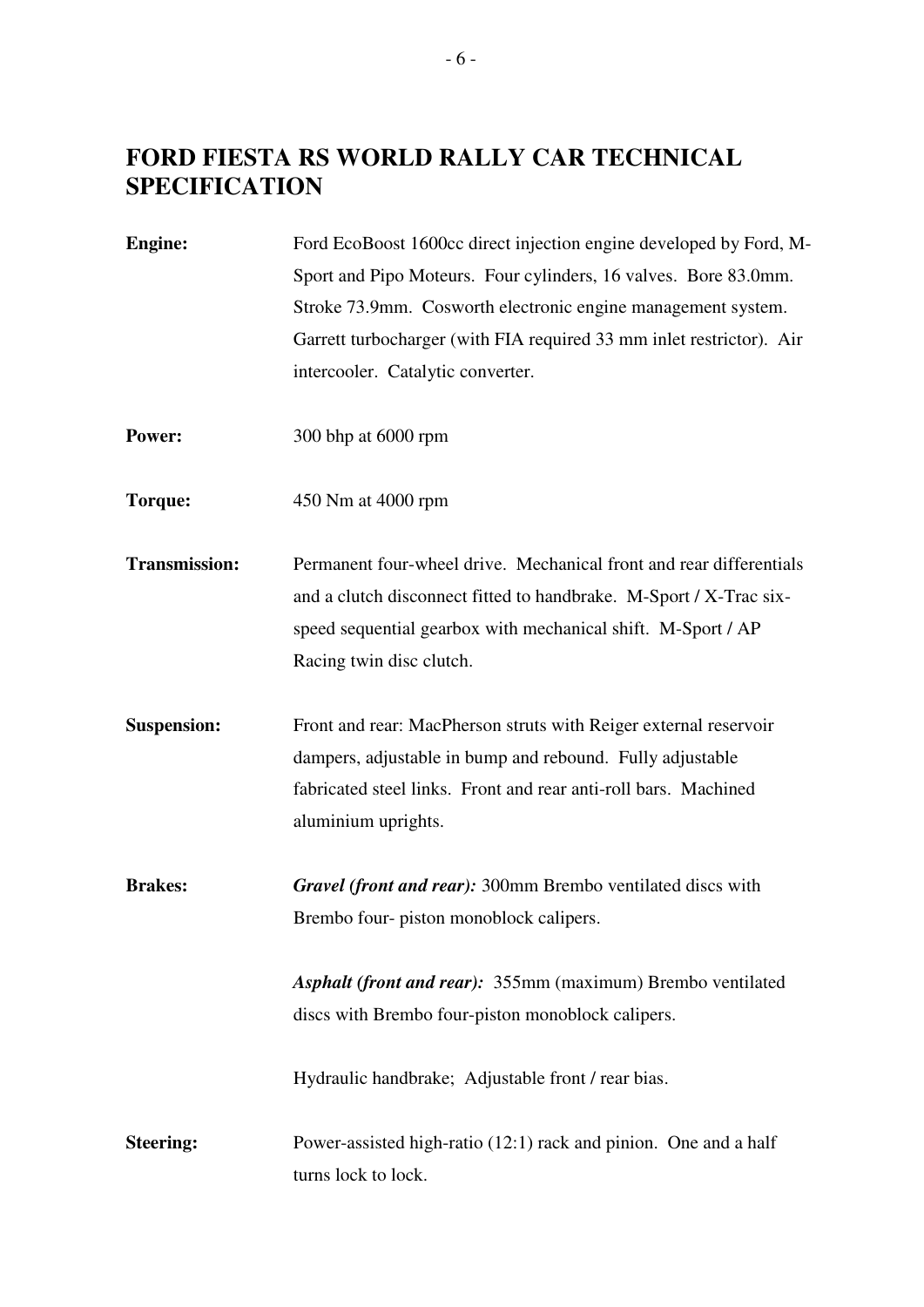| <b>Wheels:</b>      | <b>Gravel / Snow:</b> 7in x 15in (aluminium) wheels with Michelin<br>650mm tyres.                                                                    |  |  |
|---------------------|------------------------------------------------------------------------------------------------------------------------------------------------------|--|--|
|                     |                                                                                                                                                      |  |  |
|                     | <b>Asphalt:</b> 8in x 18in (aluminium) wheels with Michelin 650mm tyres.                                                                             |  |  |
| <b>Bodyshell:</b>   | Unitary construction. Unique composite side panels. Welded T45<br>steel safety roll cage. Aerodynamic rear wing. Unique front<br>'bumper' treatment. |  |  |
| <b>Electronics:</b> | Full Cosworth chassis and engine data acquisition for on-event<br>diagnostics and performance development.                                           |  |  |
| <b>Fuel tank:</b>   | FIA FT3.5 tank, 80 litre capacity, located centrally.                                                                                                |  |  |
| <b>Dimensions:</b>  | Length: 3963mm. Width: 1820mm. Wheelbase: 2480mm.<br>Weight: 1200kg minimum.                                                                         |  |  |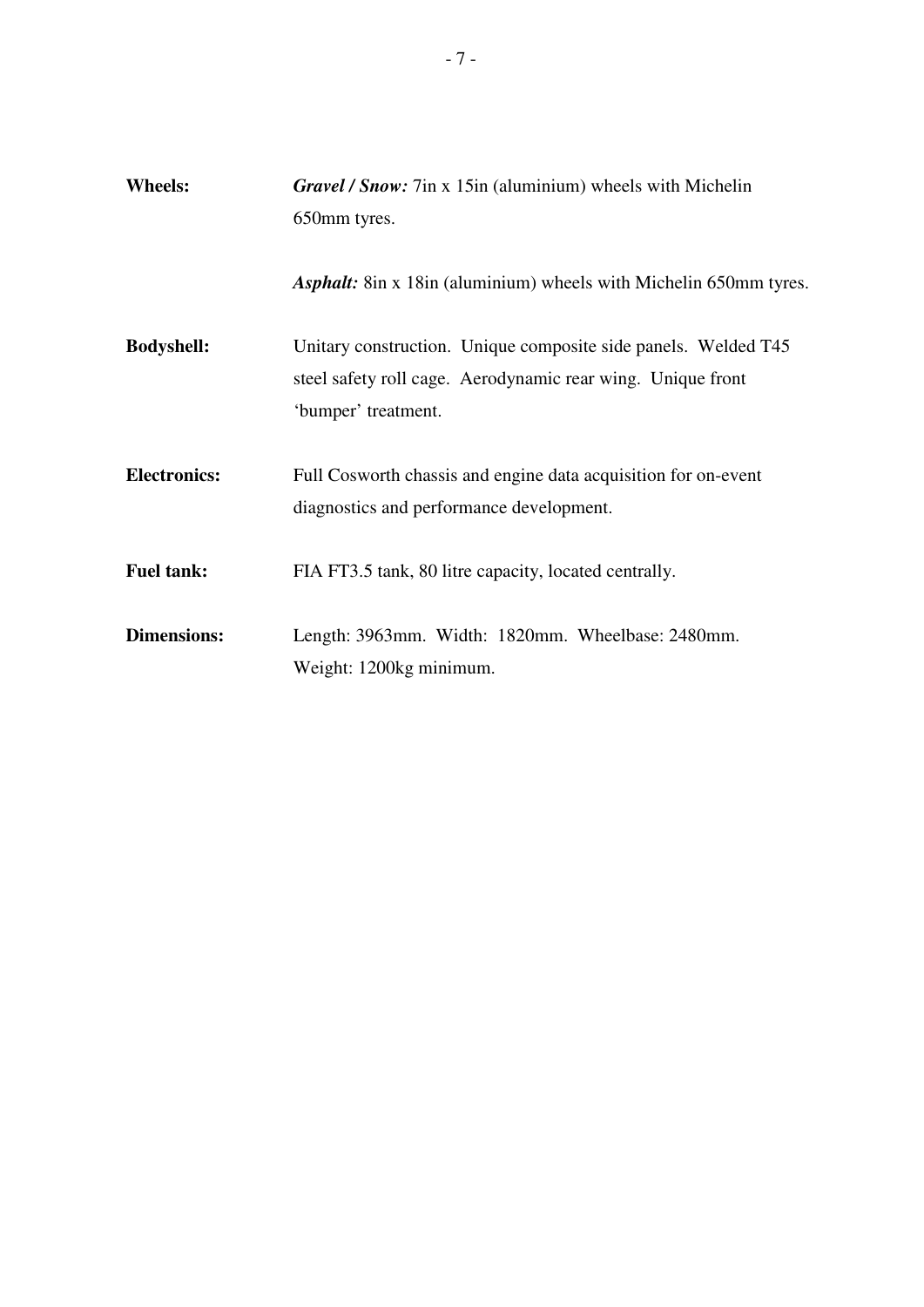# **CHRISTIAN LORIAUX – THE MAN BEHIND THE FORD FIESTA RS WRC**

*COLOGNE, 31 January 2011 – Ford Abu Dhabi World Rally Team technical director Christian Loriaux headed the team which developed the all-new Fiesta RS World Rally Car. Here the 44-year-old Belgian talks about some of the key issues surrounding the development of Ford's 2011 WRC challenger.* 

## **Q. Was it simply a matter of developing a new engine to turn the Ford Fiesta S2000 into the Ford Fiesta RS World Rally Car?**

A. No. The Fiesta S2000 rally car provided a great base with which our engineers could work, but there was more development to undertake than just the engine. We had to ensure we were happy with the suspension and chassis, as well as developing the transmission. Essentially we had to be confident that the carryover parts from the S2000 would be strong enough to cope with the extra speed and power of a new-generation World Rally Car.

### **Q. What were the biggest challenges in developing the Fiesta RS WRC?**

A. Developing the 1.6-litre Ford EcoBoost engine was a massive undertaking. Working with this engine and direct injection for the first time was complicated – it was a completely new animal for us. Other areas that were big tasks were the transmission, the gear ratios and fitting the cooling package around the engine. The new rules stipulate a 1200kg minimum weight limit and it has been difficult to get down to that figure. We received great support in the entire process from the product engineers at Ford of Europe and many of their suppliers.

#### **Q. Was the development of the engine the biggest challenge of all?**

A. Yes. Direct injection is a complex beast and we worked closely with Ford's road vehicle engineers and our engine tuner, Pipo Moteurs, in France, to make the best of their expertise. Because the new regulations demand forced injection for the first time, it was the first occasion that many of us had the opportunity to work with this in a competition engine.

## **Q. Are the engine regulations for 2011 taking the sport in the right direction?**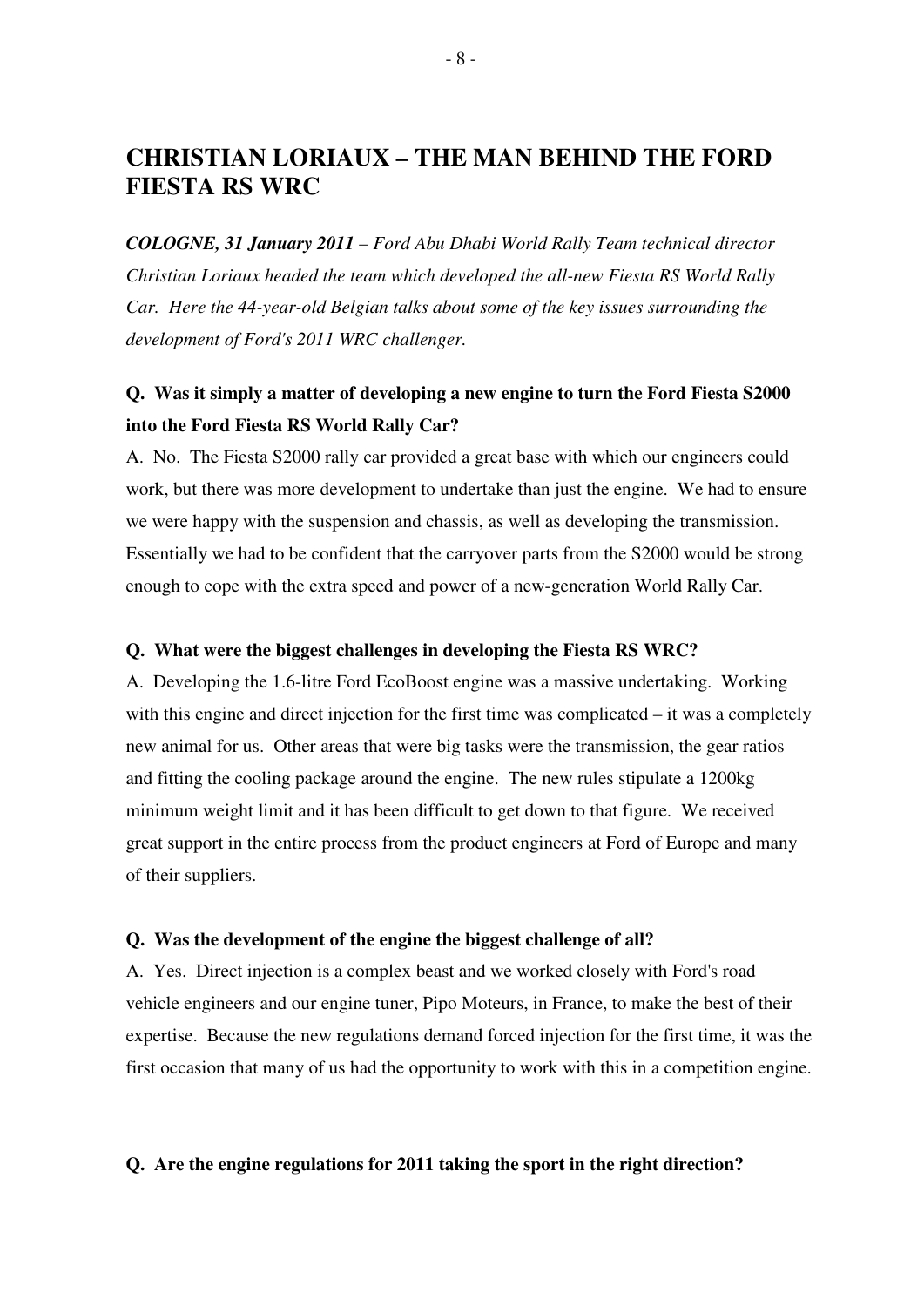A. Downsizing was most definitely the correct route to take, from both a manufacturer and a competition perspective. And retaining turbocharged units was also the way forward. These engines require drivers to use more revs and from a spectator's viewpoint they sound faster. Engine noise is an important part of the spectacle and these cars sound better.

## **Q. How many parts are common to both the S2000 and the RS WRC?**

A. We obtained plenty of data from the S2000 which competed in the S-WRC and other championships last year. We re-evaluated every area and if we thought certain areas could be improved, we went ahead and did so. Apart from the roll cage and chassis there aren't too many parts that the Fiesta RS WRC shares with the S2000. Plenty of parts may look similar, but they have been modified to be lighter, stiffer or whatever we felt would bring an improvement.

## **Q. The Fiesta RS WRC is visibly different to the S2000. Why?**

A. Together with Ford of Europe's design team, we carried out a full restyling of the car to incorporate as many aspects as we could of Ford's kinetic design styling cues that are an integral part of the company's road vehicles. There are some necessary compromises for aerodynamic reasons, but both Ford and M-Sport are delighted with the car's appearance.

#### **Q. Is the Fiesta RS WRC more difficult to drive than the Focus RS WRC?**

A. The new regulations require 'back to basics' rally cars. In terms of chassis they are similar, but some of the technology we used in the Focus RS WRC has been banned. There is no active central differential, no launch control and no paddle shift gearchange. That demands more driver skills.

#### **Q. So the car rewards the better drivers?**

A. Previously at the start of a stage the driver pushed a button that operated the clutch and the launch control. Now it is down to the guy behind the wheel to judge traction, the operation of the clutch and the manual gearchange in order to leave the start. It means they have more to do. That's a good thing because if a driver wants to be world champion then he needs to be capable of moving the car from a standing start without technology doing it for him.

### **Q. Did the banning of certain items of technology mean less was required of your**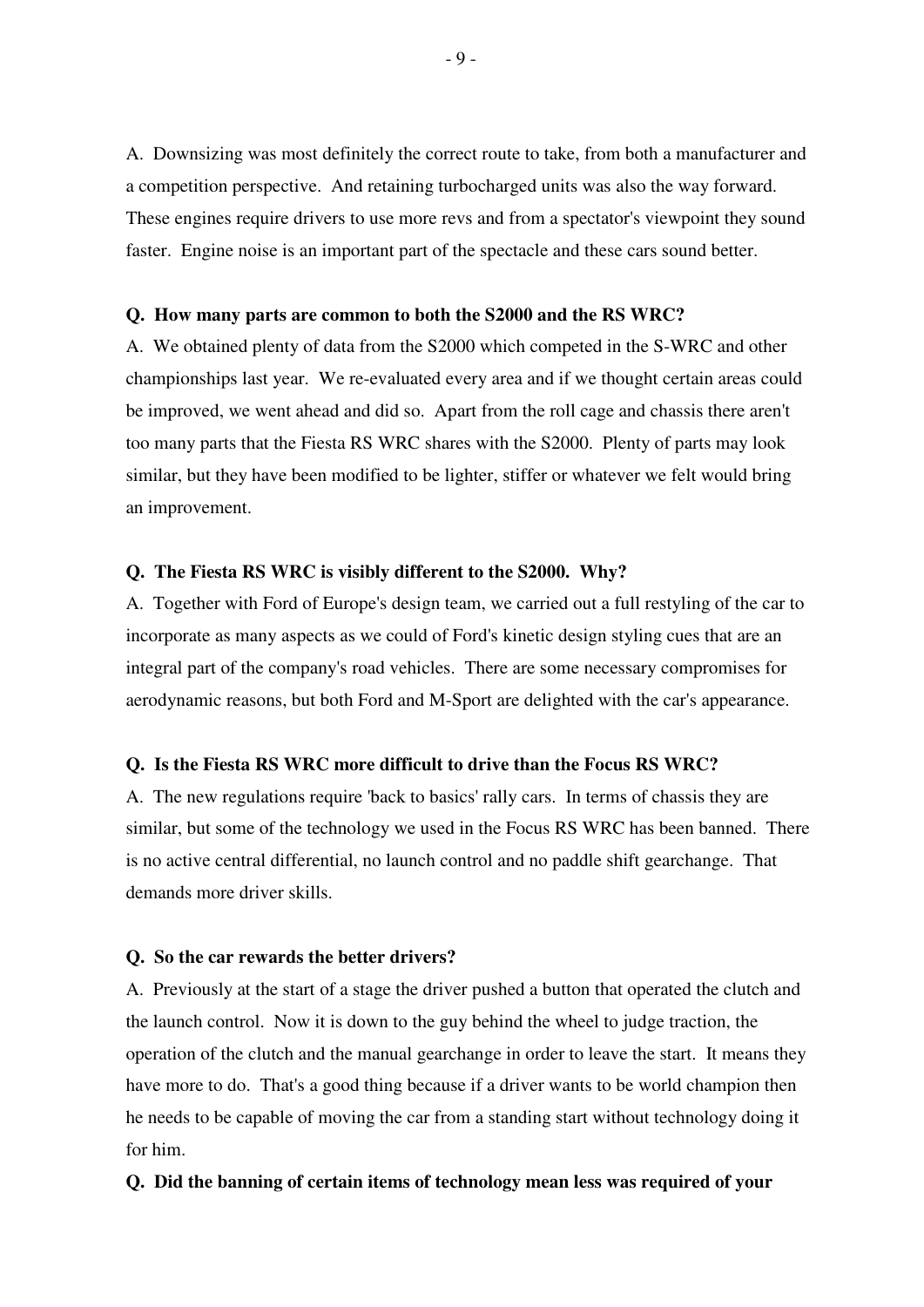#### **team's engineering skills?**

A. Not really. When a high-tech piece of kit like the paddle shift gearchange was outlawed, then we turned our attentions and resources to development in other areas where we could use our skills and expertise.

## **Q. Was it annoying to effectively consign high-tech kit on which you have spent time and money to the rubbish bin?**

A. It's a little frustrating not to be able to use technology that we previously developed for the Ford Focus RS WRC. But reduced technology brings down the cost of competition and this has generated interest from new manufacturers, so it was the right decision. The new era of WRC is a compromise between affordability and eliminating waste. High-tech kit will live on in the Focus RS WRC in different levels of rallying but not in WRC. The new Fiesta RS WRC is high-tech and affordable and we have sold several to customers already.

## **Q. How much testing have you completed with the Fiesta RS WRC?**

A. We started by putting the 2.0-lite Focus RS WRC engine into the Fiesta S2000 in March. That was our first Fiesta RS WRC. We didn't do much more testing until August when we installed the 1.6-litre prototype (without direct injection) into the car. Since then we've tested on gravel in Britain, Portugal, France and Spain. We tested in Britain, Spain and France on asphalt and in Sweden on snow and ice. We have covered more than 11,000km in total.

### **Q. Which drivers have carried out the testing?**

A. The early work was done by guys like Henning Solberg, Matthew Wilson, PG Andersson and Andreas Mikkelsen. Even Malcolm Wilson took the wheel briefly! All the recent work, which has concentrated more on perfecting the set-up, was done by Mikko Hirvonen and Jari-Matti Latvala.

## **Q. Do you believe the Fiesta RS WRC will be fully competitive in the FIA World Rally Championship this season?**

A. That's the target every person in the team has set themselves. We believe we have developed a great rally car, but we have no benchmark with which to compare it. Before, we were able to compare new versions of the Focus RS WRC with the previous car.